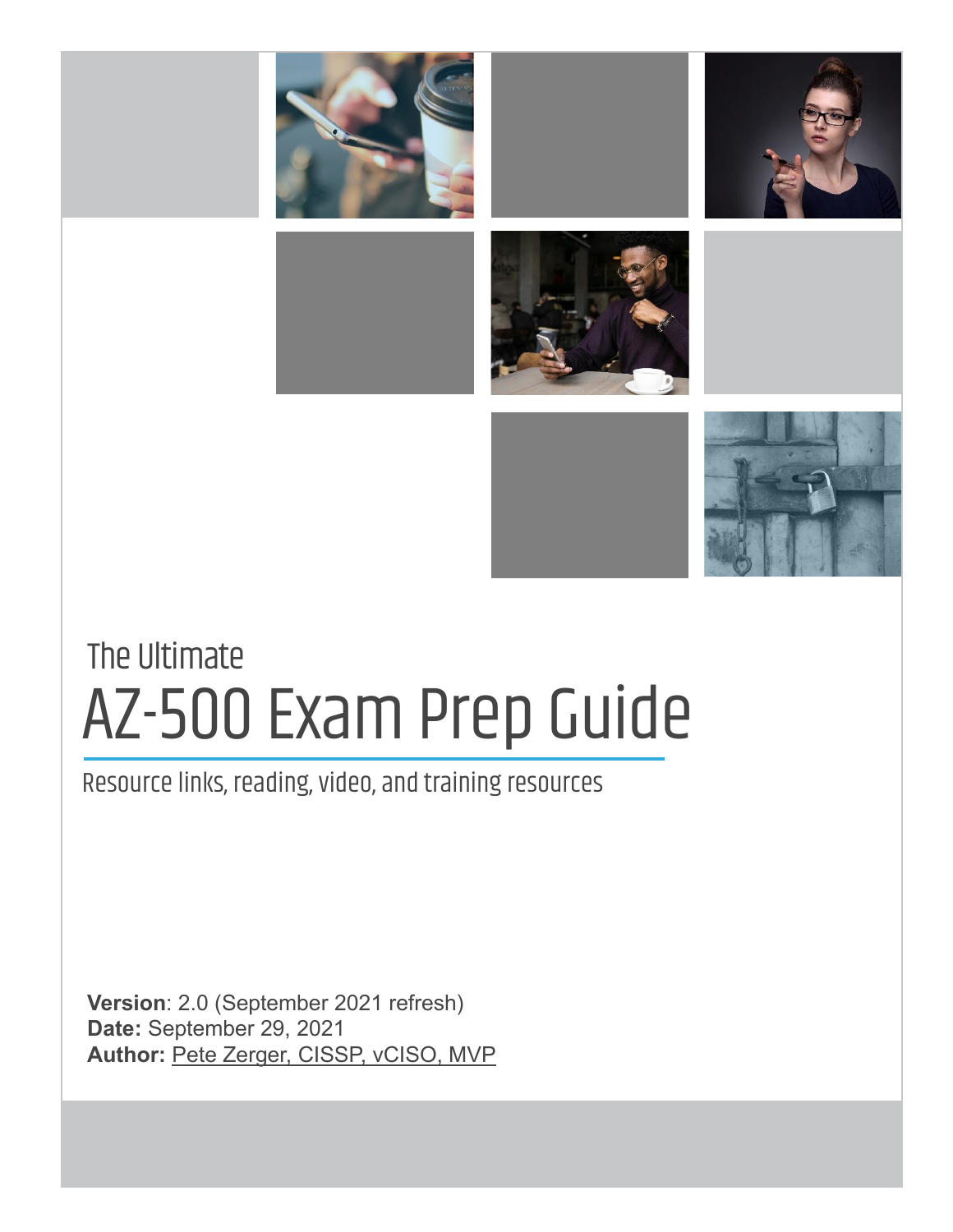# <span id="page-1-0"></span>Contents

| 1. |  |
|----|--|
| 2. |  |
| 3. |  |
| 4. |  |
|    |  |
| 1. |  |
| 2. |  |
|    |  |
| 1. |  |
| 2. |  |
|    |  |
|    |  |
| 1. |  |
| 2. |  |
| 3. |  |
|    |  |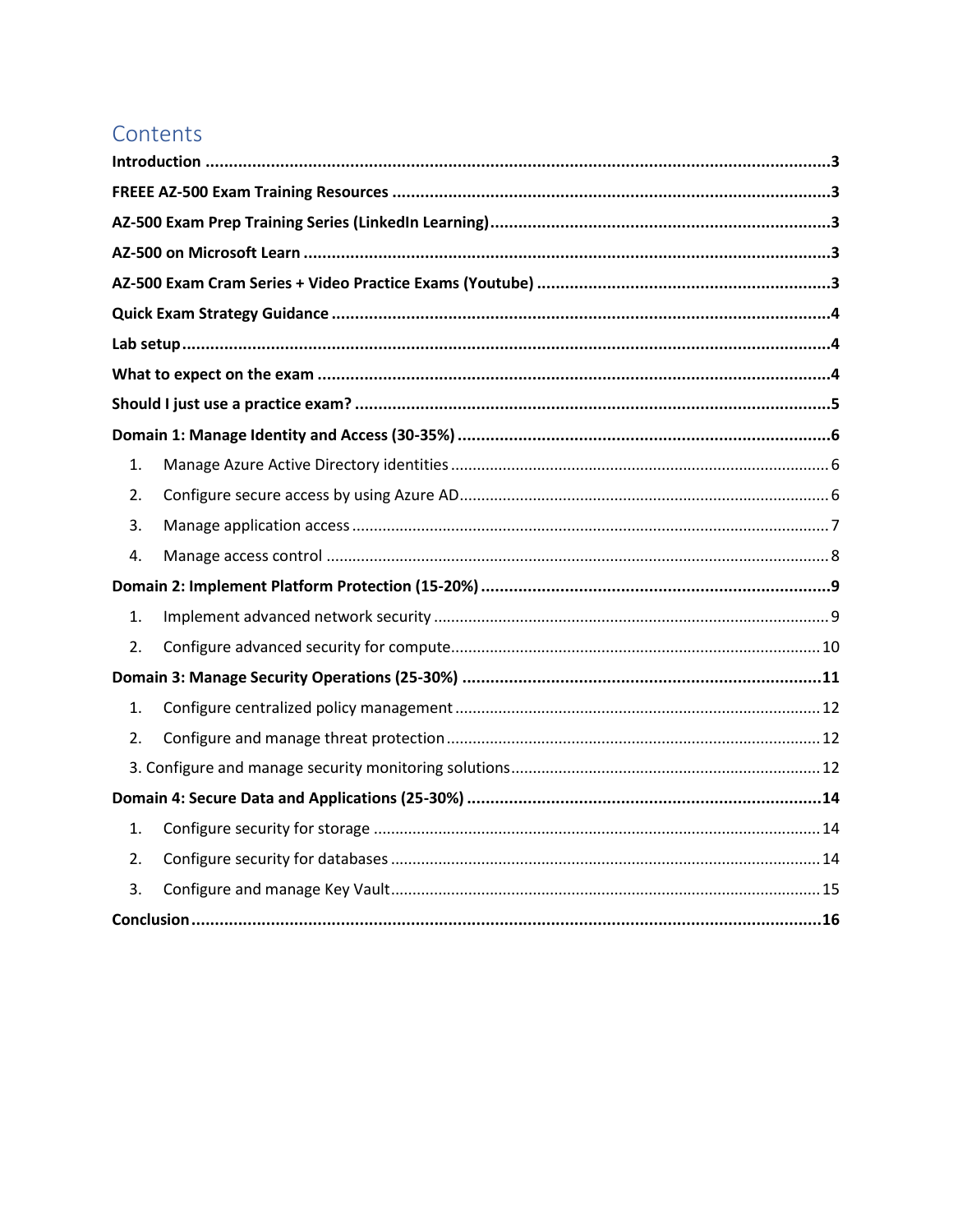### <span id="page-2-0"></span>Introduction

This guide includes Microsoft documentation and study resources for [skills tested](https://query.prod.cms.rt.microsoft.com/cms/api/am/binary/RE3VC70) in all four domains of the AZ-500 exam, including exam updates up to **September 29, 2021**. If you follow the recommendations in this guide, including reading, video, and some hands-on practice, I am confident you will be ready to crush it on exam day! While I can share with you the material that will enable you to ensure you are well-prepared, I am forbidden from sharing details of the exam itself. Therefore, my focus is to help you prepare quickly and effectively for anything you might encounter.

# <span id="page-2-1"></span>FREEE AZ-500 Exam Training Resources

To help AZ-500 candidates prepare faster and more effectively, I have made additional free AZ-500 preparation resources available with two new AZ-500 video series on Youtube. Read on!

### <span id="page-2-2"></span>AZ-500 Exam Prep Training Series (LinkedIn Learning)

The following links will give you free access to each course for 24 hours after you click the link! So, only click the link when you are ready to take the course, and you should be fine, even if you do not have LinkedIn Premium access. I created a course for each of the five courses.

The series is designed to get you ready FAST! The courses are comprised of a single 3-5 min session for each skill tested on the exam. That just over 6 hours, 15 minutes of content! If you want, you can get through this entire series in a day!

| <b>Course Title</b>                     | Length         | <b>Access Link</b> |
|-----------------------------------------|----------------|--------------------|
| AZ-500 Cert Prep: 1 Manage Identity and | 1 hour, 3 min  |                    |
| Access (Domain 1)                       |                | <b>HERE</b>        |
| AZ-500 Cert Prep: 2 Policy and Data     | 1 hour, 37 min |                    |
| Infrastructure (Domain 2)               |                | <b>HERE</b>        |
| AZ-500 Cert Prep: 3 Manage Security     | 44 minutes     |                    |
| <b>Operations (Domain 3)</b>            |                | <b>HERE</b>        |
| AZ-500 Cert Prep: 4 Policy and Data     | 57 minutes     |                    |
| Infrastructure (Domain 4, Part 1)       |                | <b>HERE</b>        |

# <span id="page-2-3"></span>AZ-500 on Microsoft Learn

You can find FREE self-paced, hands-on training from Microsoft, which includes FREE Azure access for hands on labs using a feature called **Azure Sandbox**. This free training is available at the URL below.

<https://docs.microsoft.com/en-us/learn/certifications/exams/az-500?tab=tab-learning-paths>

# <span id="page-2-4"></span>AZ-500 Exam Cram Series + Video Practice Exams (Youtube)

Here are some new AZ-500 preparation resources designed to improve your prep strategy and focus. Hearing a lot of positive feedback from candidates leveraging these resources together with my LinkedIn Learning content.

### **AZ-500 Exam Cram Series**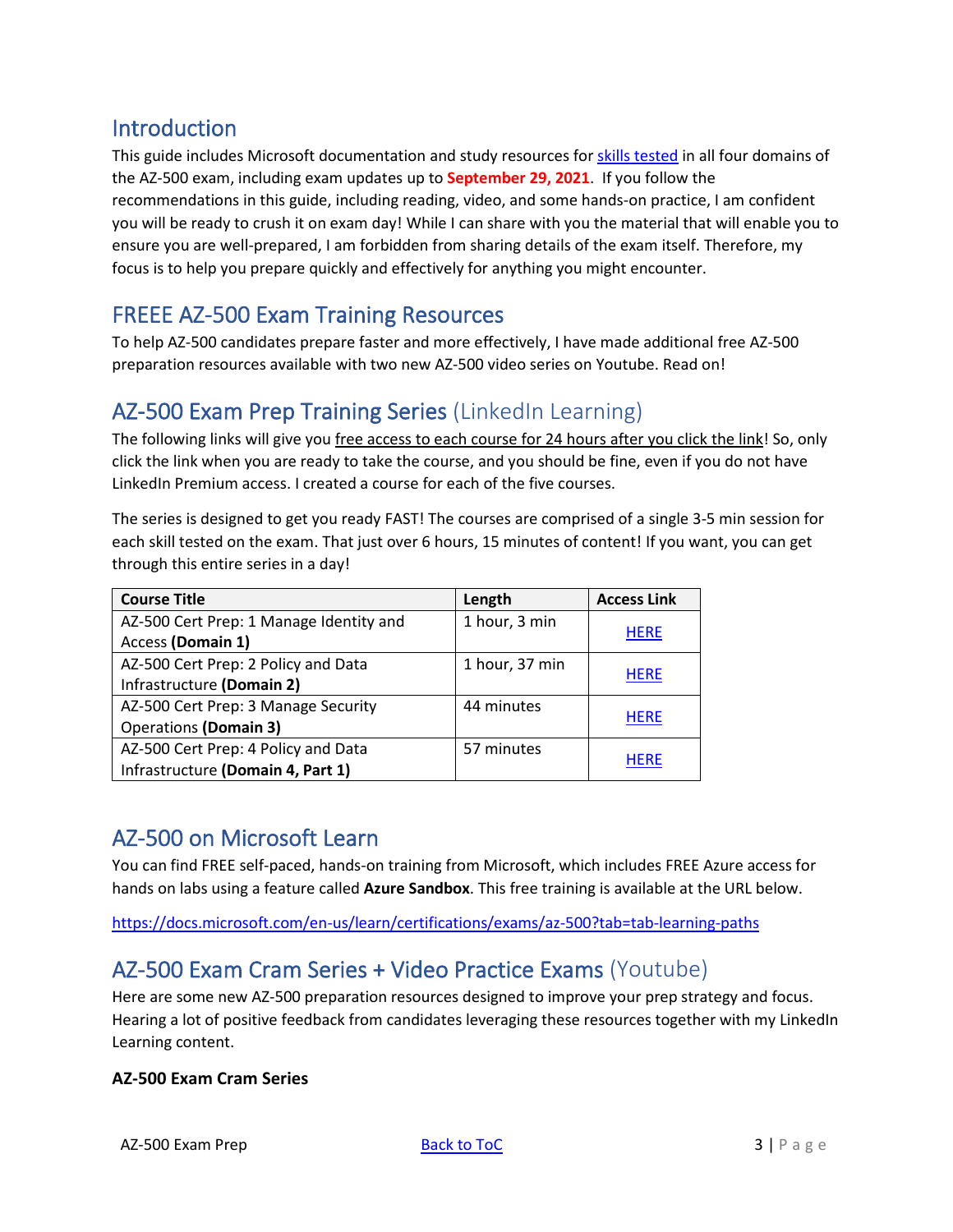This 4-part series is 75 minutes of exam info, tips, and guidance designed to shorten your preparation with targeted information. It is a great use of the NEXT 75 minutes you spend preparing for the exam.

#### **AZ-500 Video Practice Exams**

These 4 exams of 30 questions each give you a narrated practice quiz complete with explanations.

Both these series are available in this video playlist at "Inside Azure Management" on YouTube: [https://www.youtube.com/playlist?list=PL7XJSuT7Dq\\_WwvvTjQZxma9xGyN1Yrpkf](https://www.youtube.com/playlist?list=PL7XJSuT7Dq_WwvvTjQZxma9xGyN1Yrpkf)

Add to this with Microsoft Learn material for AZ-500, which includes FREE.

# <span id="page-3-0"></span>Quick Exam Strategy Guidance

There are a couple of Youtube videos to give you a head start on how to prepare, especially if you have limited budget or no Azure subscription.

**Microsoft AZ-500 Exam Cram Series (4 parts) -** <https://youtu.be/jdsBolMxhiw> **5 Tips and FREE Resources for Better Microsoft AZ-500 Exam Prep** - [https://youtu.be/231p\\_-M1kqM](https://youtu.be/231p_-M1kqM) **Azure Certification – FREE Azure Access for Microsoft Exam** Prep - <https://youtu.be/KjaQzkwSt9k>

You will find more and more Azure tutorials and Microsoft exam prep videos on our "**Inside Azure Management**" Youtube channel over time. Be sure to Subscribe and get notifications by clicking **HERE**.

### <span id="page-3-1"></span>Lab setup

To get the most from this guide you need the following trial subscriptions or equivalent access:

- An Azure subscription
- An EMS E5
- Azure Security Center Standard
- Azure Sentinel
- Access to LinkedIn Learning (*Connect with me on LinkedIn for a free trial if you need one!*)

If you are missing any of the above, do not worry. There is ample reading and learning material, as well as several free video links throughout this guide.

### <span id="page-3-2"></span>What to expect on the exam

There are a few things that will help you better prepare for the exam:

- **Plan for 3 ½ hours (210 minutes)**. The exam is 180 minutes, with up to 30 minutes for various surveys and exam tutorial items. HOWEVER, with adaptive exams being the norm, you may well finish much sooner if you are well-prepared.
- **Know the solutions hands-on**. You may encounter simulations on the exam that test your knowledge of feature configuration.

I hate to state the obvious, but it bears repeating. Remember to get plenty of rest the night before the exam. For a potentially long exam experience, you want to have a clear head.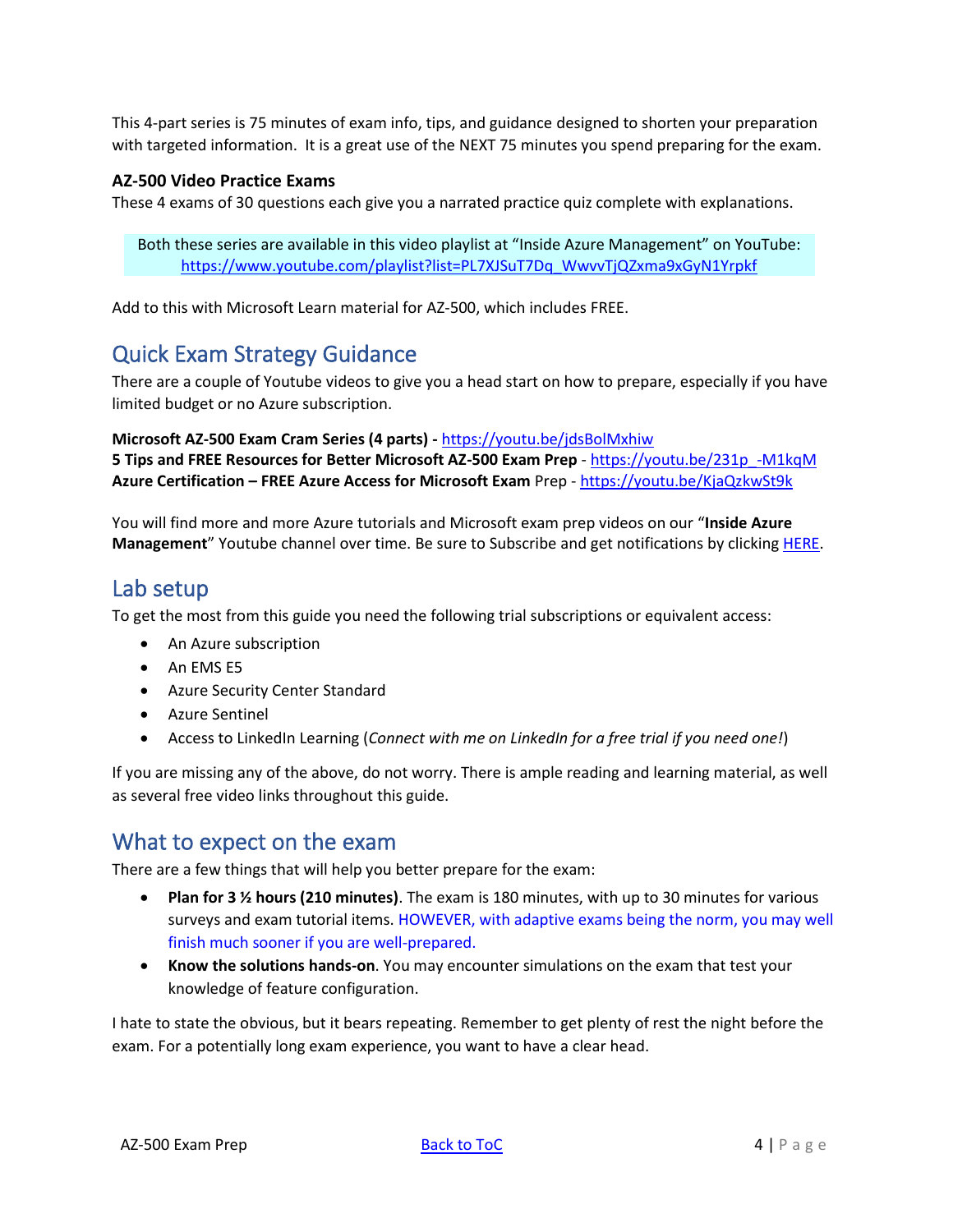# <span id="page-4-0"></span>Should I just use a practice exam?

Practice exams can help you determine where you need to focus your study time. You can find AZ-500 practice exam material in a few places:

- My video practice quizzes on YouTube [HERE](https://www.youtube.com/playlist?list=PL7XJSuT7Dq_V0LZG0Iz1i7gIVPkqGI-ZF)
- 5 days free access to AZ-500 practice quizzes at Starweaver [\(https://learning.starweaver.com/\)](https://learning.starweaver.com/)
- Udemy.com has many quizzes, though quality varies widely

Now let's get started.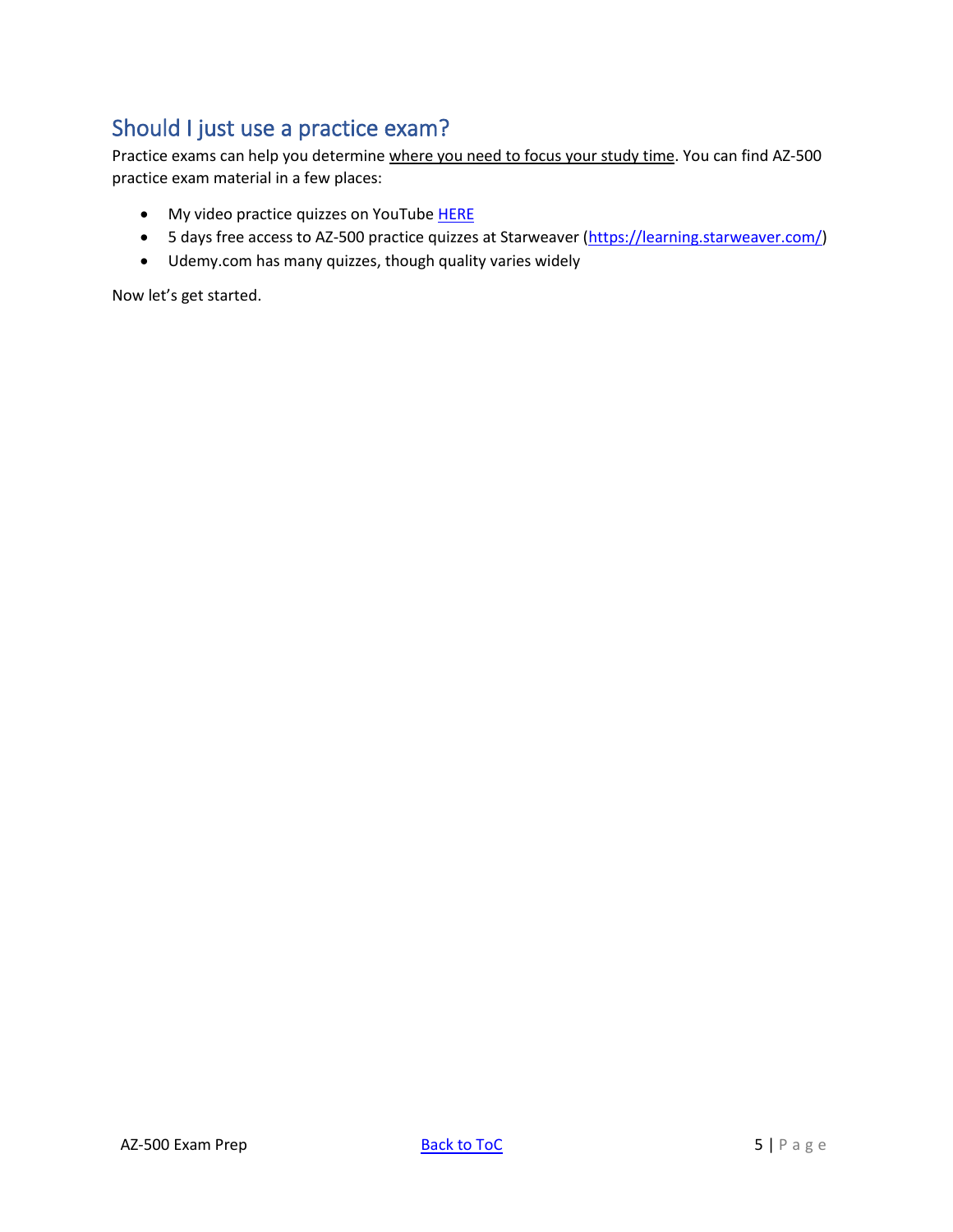# <span id="page-5-0"></span>Domain 1: Manage Identity and Access (30-35%)

**LinkedIn Learning Course:** AZ-500 Exam Prep – [Manage Identity and Access](https://www.linkedin.com/posts/petezerger_microsoft-infosec-cybersecurity-activity-6631206830976622594-TpVi)

#### [Back to ToC](#page-1-0)

This domain is all about managing identity and access in Azure. You will want EMS E5, which includes Azure AD Plan 2 and all the advanced features covered in this domain. *Links to relevant reading, tutorials, and training for each skill tested are listed below.*

### <span id="page-5-1"></span>**1. Manage Azure Active Directory identities**

- **1. Create and manage a managed identity for Azure resources**
	- [Managed identities for Azure resources | Microsoft Docs](https://docs.microsoft.com/en-us/azure/active-directory/managed-identities-azure-resources/overview)
- **2. Manage Microsoft Azure AD Groups**
	- [Manage Microsoft Azure AD directory groups](https://docs.microsoft.com/en-us/azure/active-directory/fundamentals/active-directory-groups-members-azure-portal)

#### **3. Manage Microsoft Azure AD Users**

- [Manage Microsoft Azure AD users](https://docs.microsoft.com/en-us/azure/active-directory/fundamentals/add-users-azure-active-directory)
- **4. Manage external identities by using Azure AD**

[Azure Active Directory B2C documentation | Microsoft Docs](https://docs.microsoft.com/en-us/azure/active-directory-b2c/)

- **5. Managed Administrative Units** 
	- [Administrative units in Azure Active Directory | Microsoft Docs](https://docs.microsoft.com/en-us/azure/active-directory/roles/administrative-units)
- **6. Configure authentication methods including password hash and Pass Through Authentication (PTA), OAuth, and passwordless** 
	- [Choose the right authentication method for your Azure Active Directory hybrid identity solution](https://docs.microsoft.com/en-us/azure/security/fundamentals/choose-ad-authn)
	- [Azure AD Passthrough Authentication](https://docs.microsoft.com/en-us/azure/active-directory/hybrid/how-to-connect-pta-quick-start)
	- **VIDEO:** Choose the right authentication method <https://youtu.be/YtW2cmVqSEw>

### <span id="page-5-2"></span>**2. Configure secure access by using Azure AD**

- **1. Configure Azure AD Privileged Identity Managementy (PIM)**
	- [Configure Azure AD role settings in](https://docs.microsoft.com/en-us/azure/active-directory/privileged-identity-management/pim-how-to-change-default-settings) PIM Azure AD | Microsoft Docs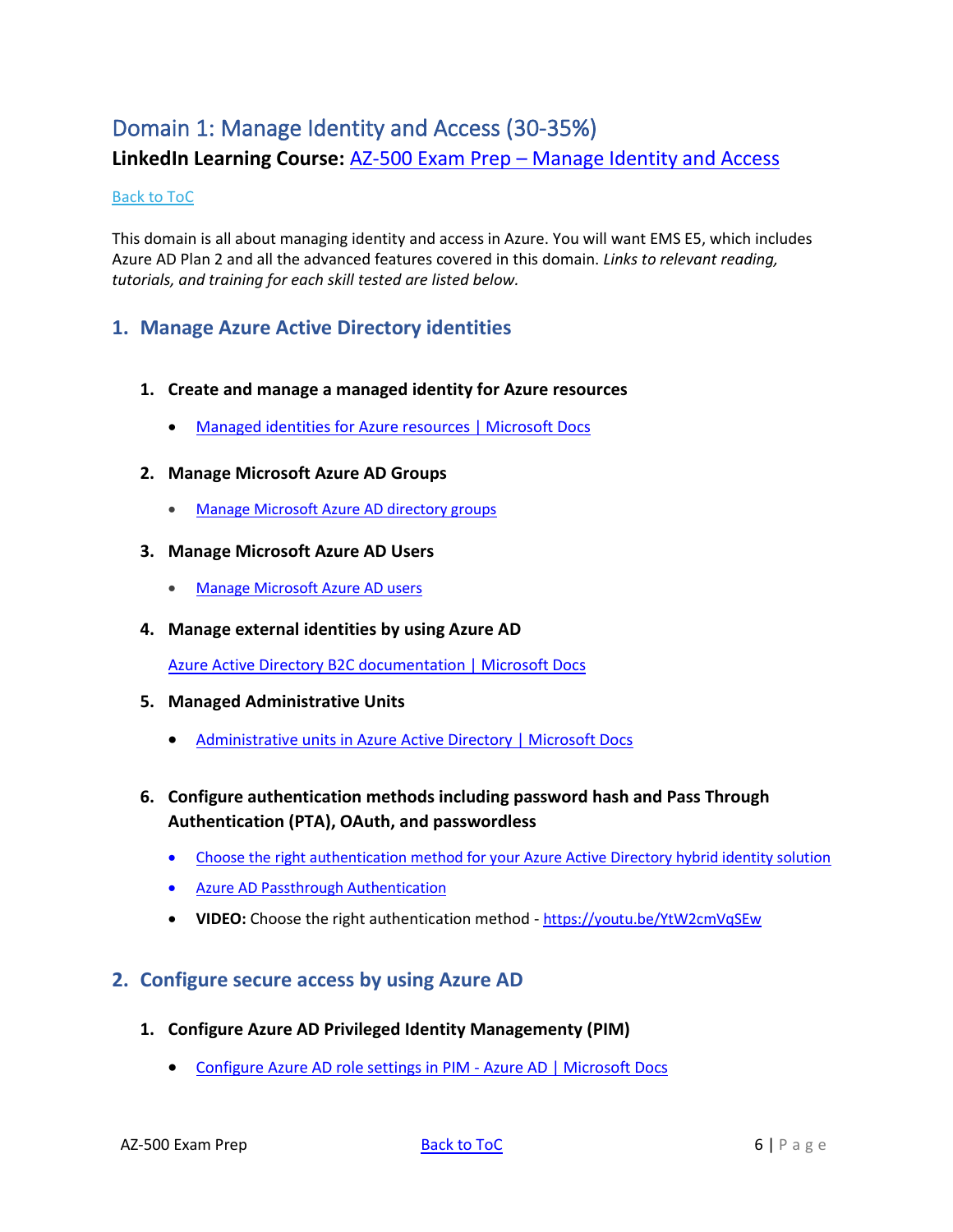- **2. Implement Conditional Access policies including Multi-Factor Authentication (MFA)**
	- [Implement conditional access policies](https://docs.microsoft.com/en-us/azure/active-directory/conditional-access/plan-conditional-access)
	- **VIDEO:** [Configure per-application access rules](https://www.linkedin.com/learning/microsoft-cybersecurity-stack-identity-and-endpoint-protection-basics/configure-per-application-access-rules?u=2125562) from the Microsoft Cybersecurity Stack: [Identity and Endpoint Basics](https://www.linkedin.com/learning/microsoft-cybersecurity-stack-identity-and-endpoint-protection-basics/set-up-directory-integration?u=2125562) course on LinkedIn Learning.
	- **VIDEO:** [Configure device-based](https://www.linkedin.com/learning/microsoft-cybersecurity-stack-identity-and-endpoint-protection-basics/configure-device-based-access-rules?autoplay=true&u=2125562) access rules from th[e Microsoft Cybersecurity Stack: Identity](https://www.linkedin.com/learning/microsoft-cybersecurity-stack-identity-and-endpoint-protection-basics/set-up-directory-integration?u=2125562)  [and Endpoint Basics](https://www.linkedin.com/learning/microsoft-cybersecurity-stack-identity-and-endpoint-protection-basics/set-up-directory-integration?u=2125562) course on LinkedIn Learning.
	- **VIDEO:** [Configure location-based](https://www.linkedin.com/learning/microsoft-cybersecurity-stack-identity-and-endpoint-protection-basics/configure-location-based-access-rules?autoplay=true&u=2125562) access rules from th[e Microsoft Cybersecurity Stack:](https://www.linkedin.com/learning/microsoft-cybersecurity-stack-identity-and-endpoint-protection-basics/set-up-directory-integration?u=2125562)  **[Identity and Endpoint Basics](https://www.linkedin.com/learning/microsoft-cybersecurity-stack-identity-and-endpoint-protection-basics/set-up-directory-integration?u=2125562) course on LinkedIn Learning.**
	- **VIDEO:** [Configure risk-based](https://www.linkedin.com/learning/microsoft-cybersecurity-stack-identity-and-endpoint-protection-basics/configure-risk-based-access-rules?autoplay=true&u=2125562) access rules from the [Microsoft Cybersecurity Stack: Identity](https://www.linkedin.com/learning/microsoft-cybersecurity-stack-identity-and-endpoint-protection-basics/set-up-directory-integration?u=2125562)  [and Endpoint Basics](https://www.linkedin.com/learning/microsoft-cybersecurity-stack-identity-and-endpoint-protection-basics/set-up-directory-integration?u=2125562) course on LinkedIn Learning.

#### **3. Configure Azure AD Identity Protection**

- [What is Azure AD identity protection?](https://docs.microsoft.com/en-us/azure/active-directory/identity-protection/overview-identity-protection)
- [Identity Protection policies](https://docs.microsoft.com/en-us/azure/active-directory/identity-protection/concept-identity-protection-policies)
- **VIDEO**[: Configure Risk-based Policies](https://www.linkedin.com/learning/microsoft-cybersecurity-stack-identity-and-endpoint-protection-basics/configure-risk-based-access-rules?autoplay=true&u=2125562) from th[e Microsoft Cybersecurity Stack: Identity and](https://www.linkedin.com/learning/microsoft-cybersecurity-stack-identity-and-endpoint-protection-basics/set-up-directory-integration?u=2125562)  [Endpoint Basics](https://www.linkedin.com/learning/microsoft-cybersecurity-stack-identity-and-endpoint-protection-basics/set-up-directory-integration?u=2125562) course on LinkedIn Learning.
- **VIDEO:** [Configure risk-levels and policies](https://www.linkedin.com/learning/microsoft-cybersecurity-stack-advanced-identity-and-endpoint-protection/configure-risk-levels-and-policies?u=2125562) from th[e Microsoft Cybersecurity Stack: Advanced](https://www.linkedin.com/learning/microsoft-cybersecurity-stack-advanced-identity-and-endpoint-protection/configure-risk-levels-and-policies?u=2125562)  [Identity and Endpoint Protection](https://www.linkedin.com/learning/microsoft-cybersecurity-stack-advanced-identity-and-endpoint-protection/configure-risk-levels-and-policies?u=2125562) course on LinkedIn Learning.
- **4. Implement passwordless authentication** 
	- [Azure Active Directory passwordless sign-in | Microsoft Docs](https://docs.microsoft.com/en-us/azure/active-directory/authentication/concept-authentication-passwordless)
- **5. Configure access reviews**
	- [Configure access reviews](https://docs.microsoft.com/en-us/azure/active-directory/governance/access-reviews-overview)

### <span id="page-6-0"></span>**3. Manage application access**

- **1. Integrate single sign-on (SSO) and identity providers for authentication**
	- [Tutorial: Azure Active Directory single sign-on \(SSO\) integration with ServiceNow | Microsoft](https://docs.microsoft.com/en-us/azure/active-directory/saas-apps/servicenow-tutorial)  **[Docs](https://docs.microsoft.com/en-us/azure/active-directory/saas-apps/servicenow-tutorial)**
	- Azure Single Sign On SAML Protocol [Microsoft identity platform | Microsoft Docs](https://docs.microsoft.com/en-us/azure/active-directory/develop/single-sign-on-saml-protocol)
	- [Identity providers for External Identities -](https://docs.microsoft.com/en-us/azure/active-directory/external-identities/identity-providers) Azure AD | Microsoft Docs
- **2. Create an app registration**
	- [Create App registration](https://docs.microsoft.com/en-us/azure/active-directory/develop/howto-create-service-principal-portal)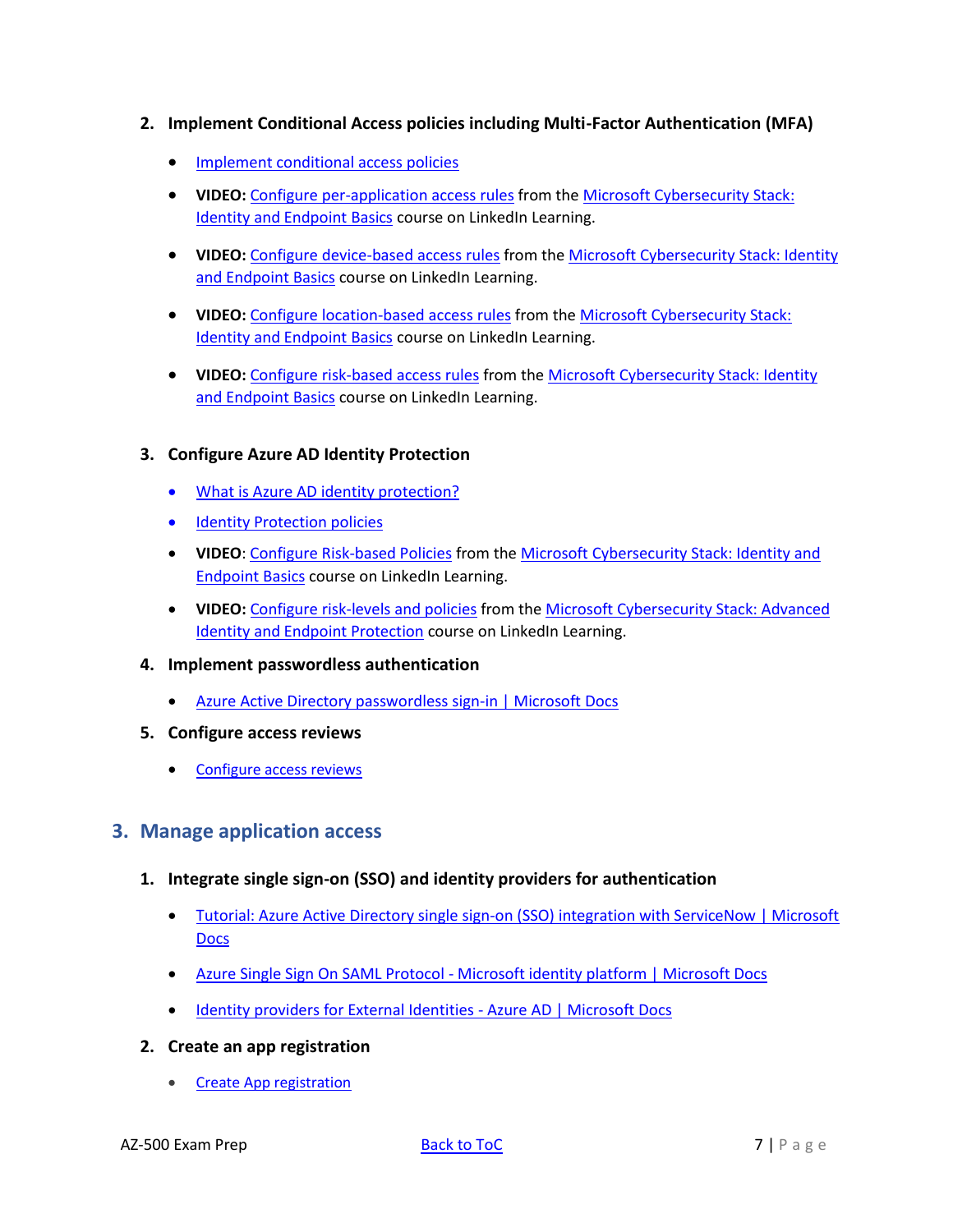- **3. Configure App Registration permission scopes**
	- [Configure App registration permission scopes](https://docs.microsoft.com/en-us/azure/active-directory/develop/v2-permissions-and-consent)

#### **4. Manage App Registration permission consent**

- [Manage App registration permission consent](https://docs.microsoft.com/en-us/azure/active-directory/develop/v2-permissions-and-consent)
- **5. Manage API access to Azure subscriptions and resources**
	- [Manage API access to Microsoft Azure subscriptions and resources](https://docs.microsoft.com/en-us/azure/role-based-access-control/role-assignments-portal)
- **6. Configure and authentication method for a service principal**
	- Authentication Method [service principal | Microsoft Docs](https://docs.microsoft.com/en-us/azure-sphere/deployment/authenticate-service-principal)
	- Authenticate with service principal [Azure Container Registry | Microsoft Docs](https://docs.microsoft.com/en-us/azure/container-registry/container-registry-auth-service-principal)
	- [Create an Azure AD app and service principal in the portal -](https://docs.microsoft.com/en-us/azure/active-directory/develop/howto-create-service-principal-portal) Microsoft identity platform | [Microsoft Docs](https://docs.microsoft.com/en-us/azure/active-directory/develop/howto-create-service-principal-portal)

#### <span id="page-7-0"></span>**4. Manage access control**

- **1. Configure Azure role permissions for management groups, subscriptions, resource groups, and resources**
- **2. Interpret role and resource permissions** 
	- [Administrator](https://docs.microsoft.com/en-us/azure/active-directory/users-groups-roles/directory-assign-admin-roles) role permissions in Azure Active Directory
	- Configure [subscription](https://docs.microsoft.com/en-us/azure/role-based-access-control/role-assignments-portal) and resource permissions
	- Manage [resource](https://docs.microsoft.com/en-us/azure/role-based-access-control/overview) group security with Azure RBAC
	- [Quickstart:](https://docs.microsoft.com/en-us/azure/role-based-access-control/check-access) View the access a user has to Azure resources
- **3. Assign built-in Azure AD roles**
	- [Administrator](https://docs.microsoft.com/en-us/azure/active-directory/users-groups-roles/directory-assign-admin-roles) role permissions in Azure Active Directory
- **4. Create and assign custom roles, including Azure roles and Azure AD roles**
	- [Configure](https://docs.microsoft.com/en-us/azure/role-based-access-control/custom-roles) custom RBAC roles
	- Built-in roles for Azure [resources](https://docs.microsoft.com/en-us/azure/role-based-access-control/built-in-roles)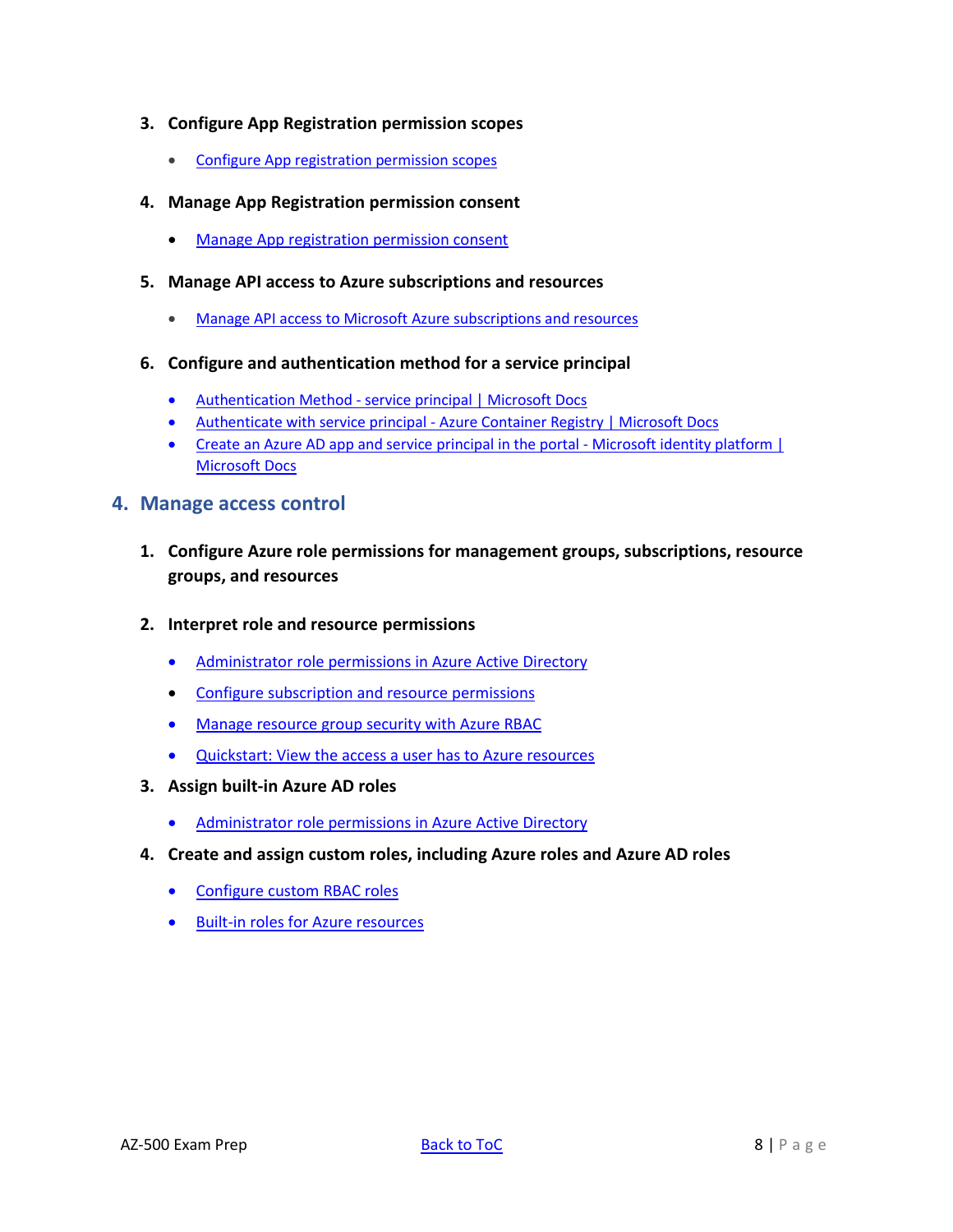# <span id="page-8-0"></span>Domain 2: Implement Platform Protection (15-20%)

**LinkedIn Learning Course:** AZ-500 Exam Prep – [Implement Platform Protection](https://www.linkedin.com/posts/petezerger_networksecurity-cloudsecurity-microsoftazure-activity-6633368288409763840-BJGZ)

#### [Back to ToC](#page-1-0)

This domain is focuses on infrastructure, application, and network in Azure. There is a vast array of tech in this section, so you will want access to an Azure trial so you can spend hands-on time with the areas you are unfamiliar.

### <span id="page-8-1"></span>**1. Implement advanced network security**

#### **1. Secure the connectivity of hybrid networks**

- Configure a [VNet-to-VNet](https://docs.microsoft.com/en-us/azure/vpn-gateway/vpn-gateway-howto-vnet-vnet-resource-manager-portal) VPN gateway connection by using the Azure portal
- Virtual [Network](https://docs.microsoft.com/en-us/azure/virtual-network/virtual-network-peering-overview) Peering
- Plan Virtual [Networks](https://docs.microsoft.com/en-us/azure/virtual-network/virtual-network-vnet-plan-design-arm)
- [ExpressRoute](https://docs.microsoft.com/en-us/azure/expressroute/expressroute-about-encryption) encryption
- **2. Secure the connectivity of virtual networks**
	- [Network](https://docs.microsoft.com/en-us/azure/virtual-network/security-overview) Security Groups
	- Enable [Network](https://docs.microsoft.com/en-us/azure/security-center/security-center-enable-network-security-groups) [Security](https://docs.microsoft.com/en-us/azure/security-center/security-center-enable-network-security-groups) Groups in Azure [Security](https://docs.microsoft.com/en-us/azure/security-center/security-center-enable-network-security-groups) Center
	- Create and configure [application](https://azure.microsoft.com/en-gb/blog/applicationsecuritygroups/) security groups
	- [Services](https://docs.microsoft.com/en-us/azure/virtual-network/security-overview#service-tags) Tags
- **3. Create and configure Microsoft Azure Firewall**
	- What is Azure [Firewall?](https://docs.microsoft.com/en-us/azure/firewall/overview)
	- Azure Firewall [documentation](https://docs.microsoft.com/en-us/azure/firewall/)
	- Deploy and [configure](https://docs.microsoft.com/en-us/azure/firewall/tutorial-firewall-deploy-portal) Azure Firewall using the Azure portal
	- [Monitor](https://docs.microsoft.com/en-us/azure/firewall/tutorial-diagnostics) Azure Firewall logs and metrics
- **4. Create and configure Azure Firewall Manager**
	- What is Azure Firewall [Manager?](https://docs.microsoft.com/en-us/azure/firewall-manager/overview)
	- Tutorial: Secure your virtual hub using Azure Firewall [Manager](https://docs.microsoft.com/en-us/azure/firewall-manager/overview)
- **5. Create and configure Azure Application Gateway**
	- Azure Application Gateway [documentation](https://docs.microsoft.com/en-us/azure/application-gateway/) | Microsoft Docs
	- Azure Application Gateway [configuration](https://docs.microsoft.com/en-us/azure/application-gateway/configuration-overview) overview | Microsoft Docs
	- Tutorial: Hosts multiple web sites using the Azure portal Azure [Application](https://docs.microsoft.com/en-us/azure/application-gateway/create-multiple-sites-portal#:~:text=%20Tutorial%3A%20Create%20and%20configure%20an%20application%20gateway,you%27ll%20use%20virtual%20machines%20as%20the...%20More%20) Gateway | [Microsoft](https://docs.microsoft.com/en-us/azure/application-gateway/create-multiple-sites-portal#:~:text=%20Tutorial%3A%20Create%20and%20configure%20an%20application%20gateway,you%27ll%20use%20virtual%20machines%20as%20the...%20More%20) Docs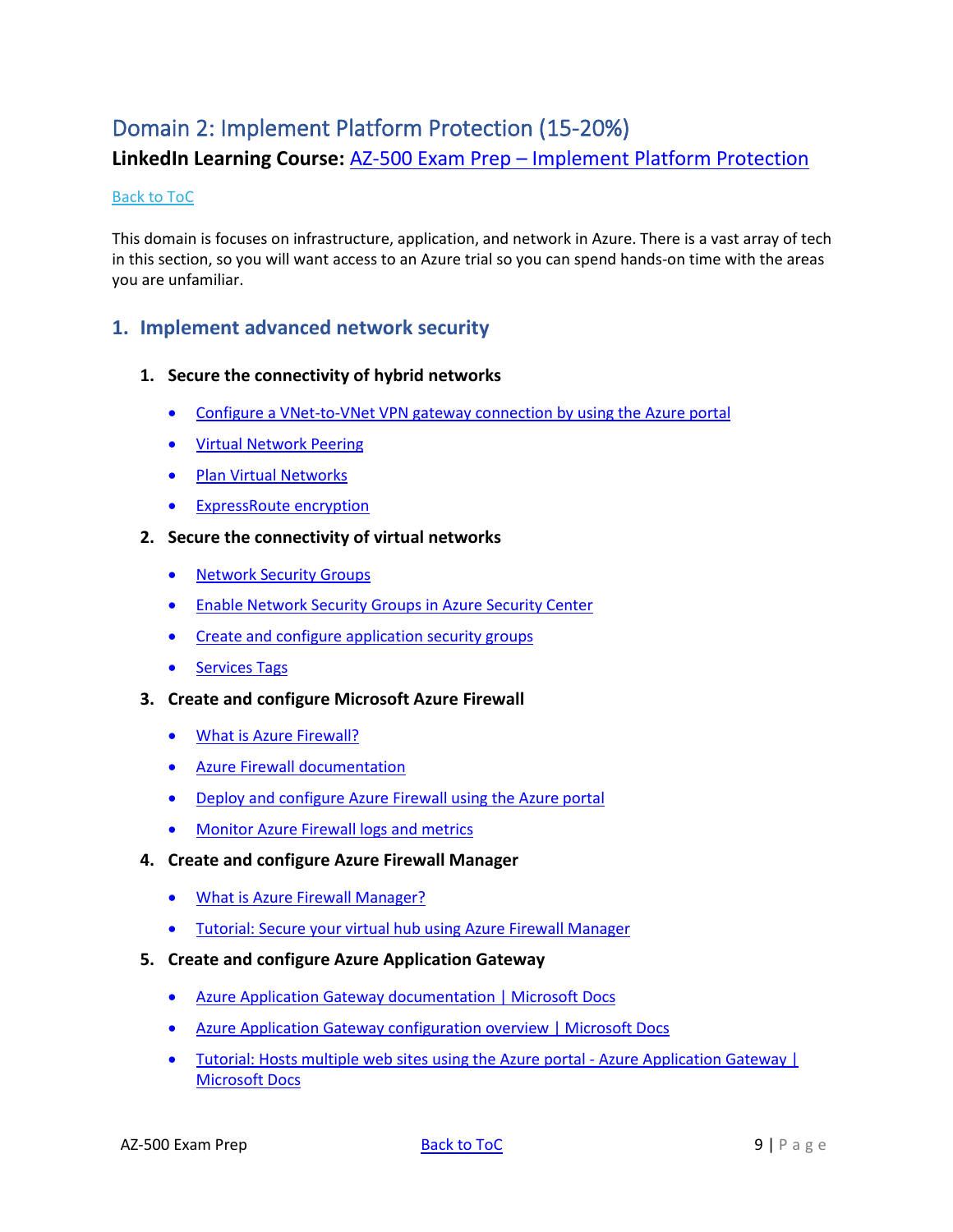- **6. Create and configure Azure Front Door** 
	- Azure Front Door [Service](https://docs.microsoft.com/en-us/azure/frontdoor/front-door-overview)
- **7. Create and configure a Web Application Firewall (WAF)** 
	- Quickstart: Create an Azure WAF v2 on [Application](https://docs.microsoft.com/en-us/azure/web-application-firewall/ag/quick-create-template) Gateway using an ARM template
	- Configure Web Application Firewall in the Azure portal
	- Tutorial: Create an application gateway with Azure Web Application Firewall in the Azure portal
- **8. Configure a resource firewall, including storage account, Azure SQL, Azure Key Vault, or Azure App Service**
	- [Configure](https://docs.microsoft.com/en-us/azure/storage/common/storage-network-security) Azure Storage firewalls and virtual networks
	- Azure SQL Database and SQL Data [Warehouse](https://docs.microsoft.com/en-us/azure/sql-database/sql-database-firewall-configure) IP firewall rules
- **9. Configure network isolation for Web Apps and Azure Functions**
	- Azure Functions [networking](https://docs.microsoft.com/en-us/azure/azure-functions/functions-networking-options) options | Microsoft Docs
	- [Isolation in the Azure Public Cloud | Microsoft Docs](https://docs.microsoft.com/en-us/azure/security/fundamentals/isolation-choices)
- **10. Implement Service Endpoints**
	- Create service endpoints [Azure DevOps | Microsoft Docs](https://docs.microsoft.com/en-us/azure/devops/extend/develop/service-endpoints?view=azure-devops)
	- [Azure virtual network service endpoints | Microsoft Docs](https://docs.microsoft.com/en-us/azure/virtual-network/virtual-network-service-endpoints-overview)

#### **11. Implement Azure Private Endpoints, including integrating with other services**

- What is an Azure Private [Endpoint?](https://docs.microsoft.com/en-us/azure/private-link/private-endpoint-overview) | Microsoft Docs
- **12. Implement Azure Private Links**
	- [What is Azure Private Link service? | Microsoft Docs](https://docs.microsoft.com/en-us/azure/private-link/private-link-service-overview)
	- Private Link Documentation [Quickstarts, How to guides, and API references | Microsoft](https://docs.microsoft.com/en-us/azure/private-link/)  **[Docs](https://docs.microsoft.com/en-us/azure/private-link/)**
	- [Quickstart: Create a Private Link service by using the Azure portal](https://docs.microsoft.com/en-us/azure/private-link/create-private-link-service-portal)

#### **13. Implement DDoS protection**

• [Azure DDoS Protection Standard overview](https://docs.microsoft.com/en-us/azure/virtual-network/ddos-protection-overview)

### <span id="page-9-0"></span>**2. Configure advanced security for compute**

**1. Configure Azure Endpoint Protection for virtual machines**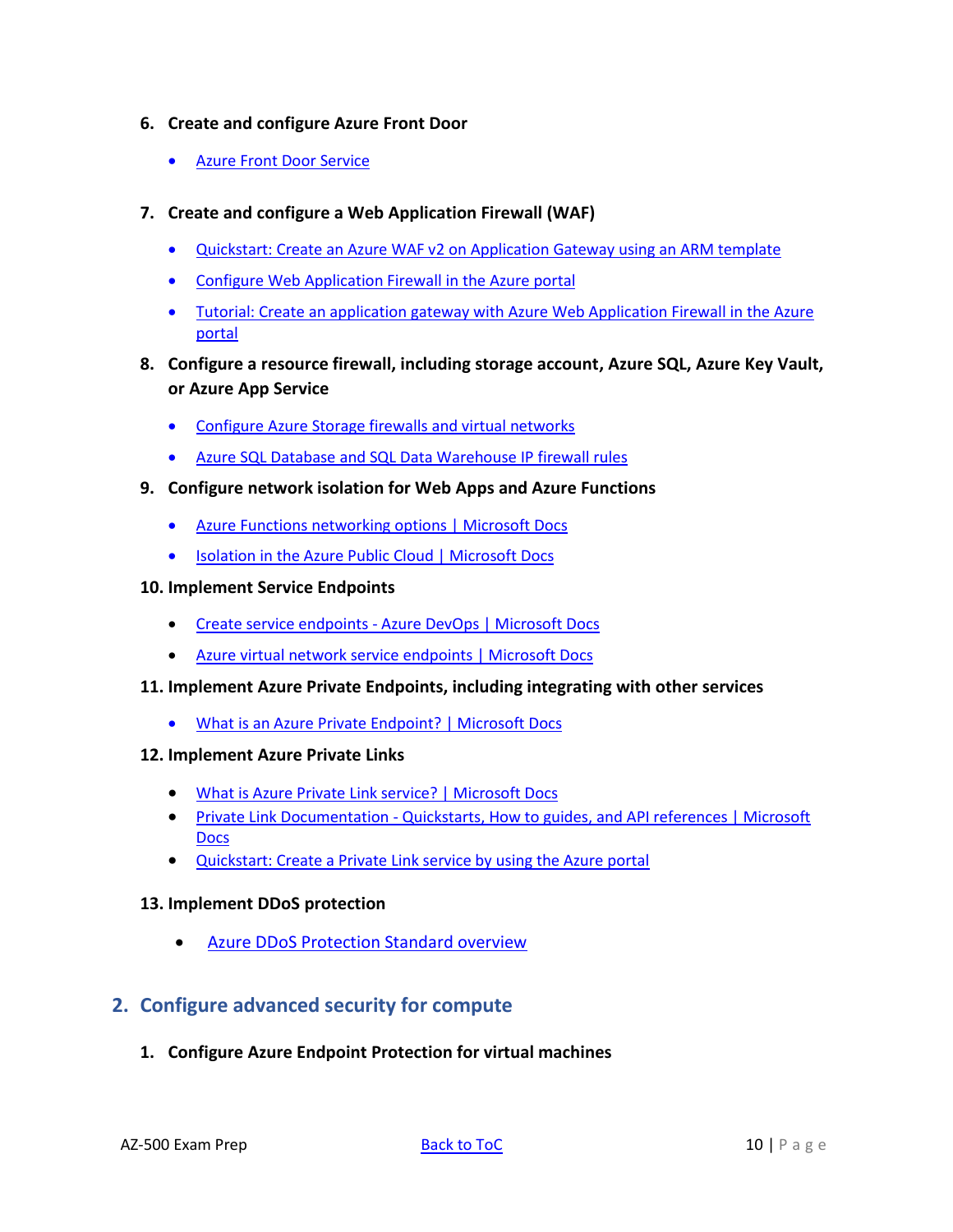- Manage endpoint [protection](https://docs.microsoft.com/en-us/azure/security-center/security-center-install-endpoint-protection) issues with Azure Security Center
- **2. Implement and manage security updates for VMs**
	- [Manage](https://docs.microsoft.com/en-us/azure/automation/automation-tutorial-update-management) updates and patches for your Azure VMs
	- [VM agents and extensions](https://docs.microsoft.com/en-us/azure/virtual-machines/extensions/features-windows)
- **3. Configure security for different types of container services**
	- Configure AKS security Security concepts for [applications](https://docs.microsoft.com/en-us/azure/aks/concepts-security) and clusters in Azure Kubernetes [Service](https://docs.microsoft.com/en-us/azure/aks/concepts-security) (AKS)
	- Security [considerations](https://docs.microsoft.com/en-us/azure/container-instances/container-instances-image-security) for Azure Container Instances

#### **4. Manage access to Azure Container Registry**

- [Authenticate with an Azure container registry](https://docs.microsoft.com/en-us/azure/container-registry/container-registry-authentication#service-principal)
- Best practices for Azure [Container](https://docs.microsoft.com/en-us/azure/container-registry/container-registry-best-practices) Registry
- Configure [authentication](https://docs.microsoft.com/en-us/azure/aks/kubernetes-service-principal) Service principals with Azure Kubernetes Service (AKS)
- [Configure](https://docs.microsoft.com/en-us/azure/container-registry/) container registry
- **5. Configure security for serverless compute**
	- [Azure Serverless | Microsoft Azure](https://azure.microsoft.com/en-us/solutions/serverless/#solution-architectures)
	- Serverless compute tier [Azure SQL Database | Microsoft Docs](https://docs.microsoft.com/en-us/azure/azure-sql/database/serverless-tier-overview)
	- Serverless Functions overview [Azure Example Scenarios | Microsoft Docs](https://docs.microsoft.com/en-us/azure/architecture/serverless-quest/serverless-overview)
- **6. Configure security for an Azure App Service**
	- [Protect](https://docs.microsoft.com/en-us/azure/security-center/security-center-app-services) your Azure App Service web apps and APIs
- **7. Configure encryption at rest**
	- Azure Data Encryption-at-Rest [Azure Security | Microsoft Docs](https://docs.microsoft.com/en-us/azure/security/fundamentals/encryption-atrest)
	- [QUICKSTART:](https://docs.microsoft.com/en-us/azure/virtual-machines/windows/disk-encryption-portal-quickstart) Create and encrypt a Windows virtual machine with the Azure portal
	- Azure Storage [Encryption](https://docs.microsoft.com/en-us/azure/storage/common/storage-service-encryption) for data at rest
- **8. Configure encryption in transit**
	- Encryption for data-in-transit [Microsoft Service Assurance | Microsoft Docs](https://docs.microsoft.com/en-us/compliance/assurance/assurance-encryption-in-transit)
	- Add an SSL [certificate](https://docs.microsoft.com/en-us/azure/app-service/configure-ssl-certificate) in Azure App Service
	- [Configuring](https://dev.to/azure/configuring-the-free-tls-ssl-certificates-on-azure-app-service-j2a) the free TLS/SSL certificates on Azure App Service

# <span id="page-10-0"></span>Domain 3: Manage Security Operations (25-30%) **LinkedIn Learning Course:** AZ-500 Exam Prep – [Manage Security Operations](https://www.linkedin.com/posts/petezerger_cloudsecurity-microsoftazure-activity-6656636161773064192-lsDS)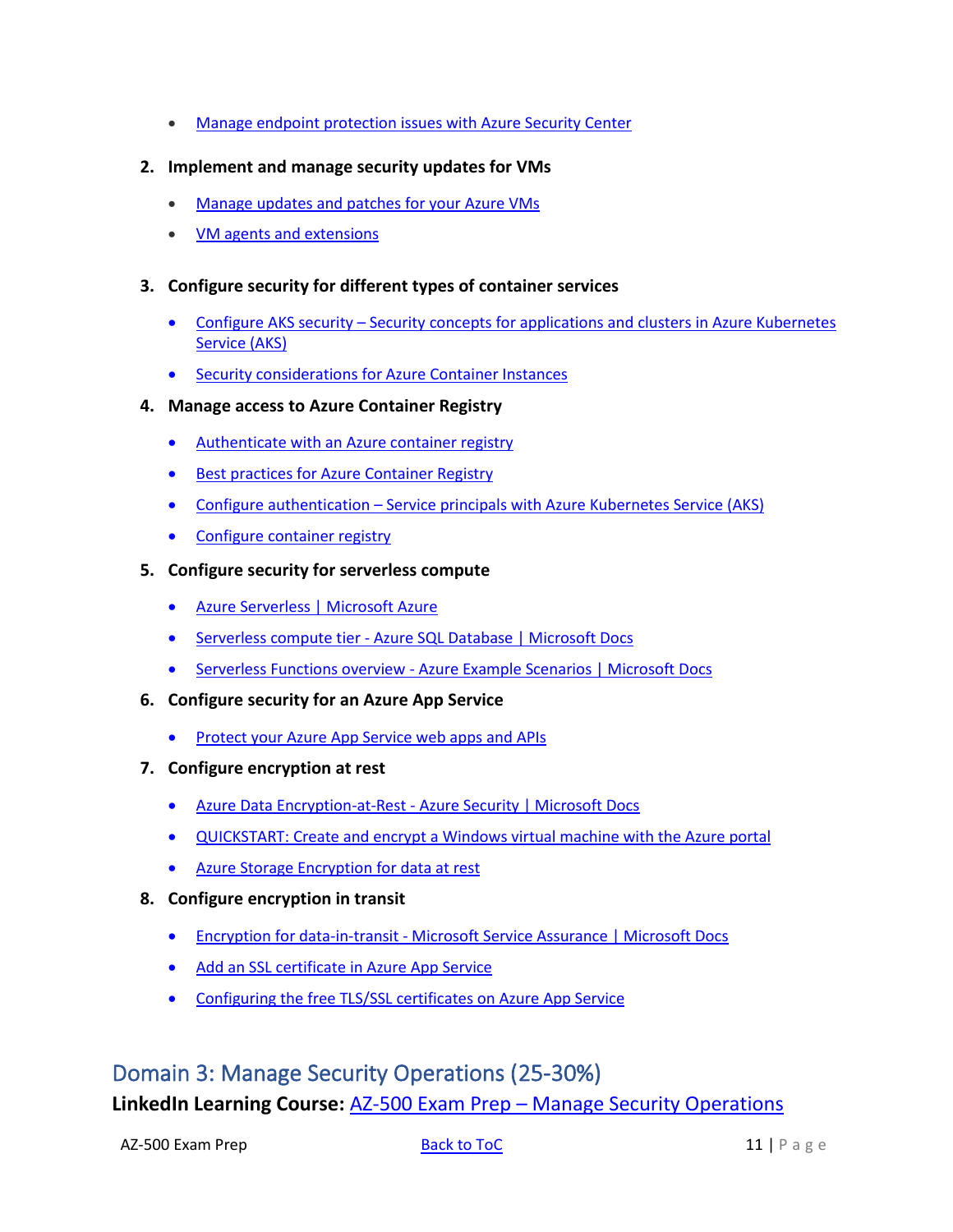[Back to ToC](#page-1-0)

This domain focuses on Azure Security Center, Azure Sentinel, and Azure Governance.

### <span id="page-11-0"></span>**1. Configure centralized policy management**

- 1. **Configure a custom security policy**
	- [Create custom security policies in Azure Security Center | Microsoft Docs](https://docs.microsoft.com/en-us/azure/security-center/custom-security-policies?pivots=azure-portal)
	- [Working with security policies | Microsoft Docs](https://docs.microsoft.com/en-us/azure/security-center/tutorial-security-policy)
- 2. **Create a policy initiative**
	- Overview of Azure Policy [Azure Policy | Microsoft Docs](https://docs.microsoft.com/en-us/azure/governance/policy/overview#initiative-definition)
	- Overview of Azure Policy [Azure Policy | Microsoft Docs](https://docs.microsoft.com/en-us/azure/governance/policy/overview)
	- [Pattern: Group policy definitions with initiatives -](https://docs.microsoft.com/en-us/azure/governance/policy/samples/pattern-group-with-initiative#sample-initiative-definition) Azure Policy | Microsoft Docs
	- [List of built-in policy initiatives -](https://docs.microsoft.com/en-us/azure/governance/policy/samples/built-in-initiatives) Azure Policy | Microsoft Docs
- 3. **Configure security settings and auditing by using Azure Policy**
	- [Working with security policies | Microsoft Docs](https://docs.microsoft.com/en-us/azure/security-center/tutorial-security-policy)
	- [Azure security logging and auditing | Microsoft Docs](https://docs.microsoft.com/en-us/azure/security/fundamentals/log-audit)

### <span id="page-11-1"></span>**2. Configure and manage threat protection**

#### **1. Configure Azure Defender for Servers (not including Microsoft Defender for Endpoint)**

- Azure Defender for servers [the benefits and features | Microsoft Docs](https://docs.microsoft.com/en-us/azure/security-center/defender-for-servers-introduction)
- **2. Evaluate vulnerability scans from Azure Defender**
	- [Integrated vulnerability scanner for virtual machines \(standard tier only\)](https://docs.microsoft.com/en-us/azure/security-center/built-in-vulnerability-assessment)
- **3. Configure Azure Defender for SQL**
	- [How to set up Microsoft Defender for SQL | Microsoft Docs](https://docs.microsoft.com/en-us/azure/security-center/defender-for-sql-usage)
- **4. Use the Microsoft Threat Modeling Tool**
	- [Microsoft Threat Modeling Tool overview -](https://docs.microsoft.com/en-us/azure/security/develop/threat-modeling-tool) Azure | Microsoft Docs
	- Getting Started [Microsoft Threat Modeling Tool -](https://docs.microsoft.com/en-us/azure/security/develop/threat-modeling-tool-getting-started) Azure | Microsoft Docs
	- [Microsoft Threat Modeling Tool release 07/29/2020 -](https://docs.microsoft.com/en-us/azure/security/develop/threat-modeling-tool-releases-73007291) Azure | Microsoft Docs

### <span id="page-11-2"></span>**3. Configure and manage security monitoring solutions**

**1. Create and customize alert rules using Azure Monitor**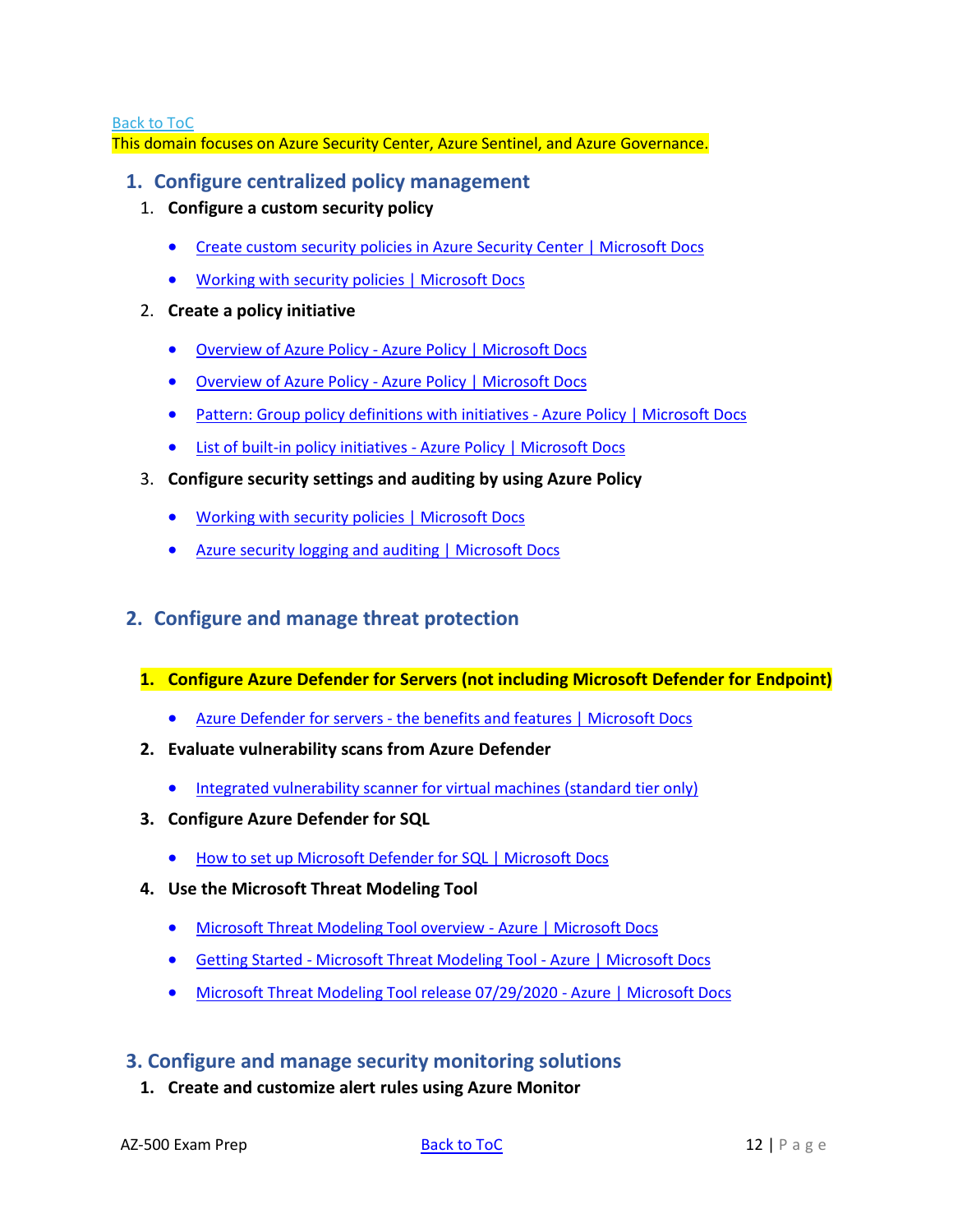- Create, view, and manage activity log alerts by using Azure [Monitor](https://docs.microsoft.com/en-us/azure/azure-monitor/platform/alerts-activity-log)
- **2. Configure diagnostic logging and log retention by using Azure Monitor**
	- Enable [diagnostics](https://docs.microsoft.com/en-us/azure/app-service/troubleshoot-diagnostic-logs) logging for apps in Azure App Service
	- Changing the log data [retention](https://docs.microsoft.com/en-us/azure/azure-monitor/platform/manage-cost-storage#change-the-data-retention-period) period
- **3. Monitor security logs by using Azure Monitor**
	- Data collection in Azure Security Center (#data [collection](https://docs.microsoft.com/en-us/azure/security-center/security-center-enable-data-collection#data-collection-tier) tier)
- **4. Create and customize alert rules in Azure Sentinel**
	- Tutorial: Create custom analytic rules to detect [suspicious](https://docs.microsoft.com/en-us/azure/sentinel/tutorial-detect-threats-custom) threats
- **5. Configure connectors in Azure Sentinel** 
	- [Quickstart:](https://docs.microsoft.com/en-us/azure/sentinel/quickstart-onboard) On-board Azure Sentinel
	- Azure Sentinel data [connectors](https://docs.microsoft.com/en-us/azure/sentinel/connect-data-sources)
- **6. Evaluate alerts and incidents in Azure Sentinel** 
	- Create [incidents](https://docs.microsoft.com/en-us/azure/sentinel/create-incidents-from-alerts) from alerts in Azure Sentinel
	- Tutorial: Investigate incidents with Azure Sentinel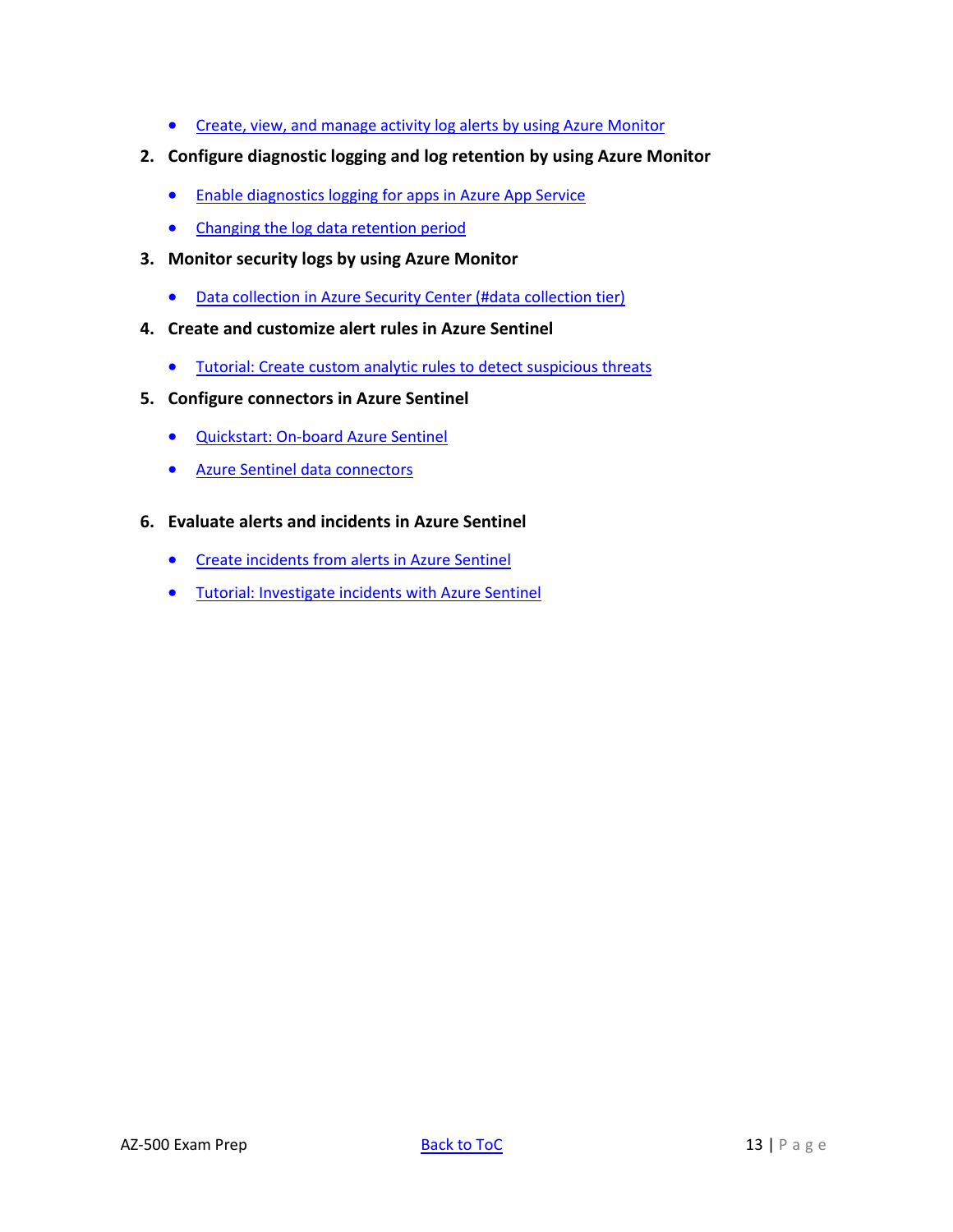# <span id="page-13-0"></span>Domain 4: Secure Data and Applications (25-30%)

**LinkedIn Learning Course:** AZ-500 Exam Prep – [Policy and Data Infrastructure](https://www.linkedin.com/posts/petezerger_infosec-cloudsecurity-microsoftazure-activity-6661598263344447488-Btl3)

#### [Back to ToC](#page-1-0)

This domain is focuses on Azure Storage, Azure SQL, and Key Vault.

### <span id="page-13-1"></span>**1. Configure security for storage**

- **1. Configure access control for storage accounts**
	- [Authorizing](https://docs.microsoft.com/en-us/azure/storage/common/storage-auth) access to data in Azure Storage
	- Create SAS tokens and [integrate](https://docs.azure.cn/zh-cn/cli/storage/account?view=azure-cli-latest#az-storage-account-generate-sas) with Azure Key Vault
	- Grant limited access to Azure Storage resources using shared access [signatures](https://docs.microsoft.com/en-us/azure/storage/common/storage-sas-overview) (SAS)
- **2. Configure storage account access keys**
	- [TUTORIAL:](https://docs.microsoft.com/en-us/azure/key-vault/key-vault-key-rotation-log-monitoring) Set up Azure Key Vault with key rotation and auditing
- **3. Configure Azure AD authentication for Azure Storage and Azure Files**
	- Azure Storage support for Azure Active [Directory-based](https://azure.microsoft.com/en-us/blog/azure-storage-support-for-azure-ad-based-access-control-now-generally-available/) access control generally available
	- Overview of Azure Files identity-based [authentication](https://docs.microsoft.com/en-us/azure/storage/files/storage-files-active-directory-overview) support for SMB access

### <span id="page-13-2"></span>**2. Configure security for databases**

- **1. Enable database authentication by using Azure AD**
	- Configure centralized policy [management](https://docs.microsoft.com/en-us/azure/security-center/tutorial-security-policy) by using Azure Security Center
- **2. Enable database auditing**
	- Azure SQL Auditing for Azure SQL [Database](https://docs.microsoft.com/en-us/azure/sql-database/sql-database-auditing) and Azure Synapse Analytics
- **3. Configure dynamic masking on SQL workloads**

Dynamic data masking - [Azure SQL Database | Microsoft Docs](https://docs.microsoft.com/en-us/azure/azure-sql/database/dynamic-data-masking-overview)

- **4. Implement database encryption for Azure SQL Database** 
	- [Transparent](https://docs.microsoft.com/en-us/azure/sql-database/transparent-data-encryption-azure-sql?tabs=azure-portal) data encryption for SQL Database and Azure Synapse
	- Always [Encrypted:](https://docs.microsoft.com/en-us/azure/sql-database/sql-database-always-encrypted) Protect sensitive data and store encryption keys in the Windows [certificate](https://docs.microsoft.com/en-us/azure/sql-database/sql-database-always-encrypted) store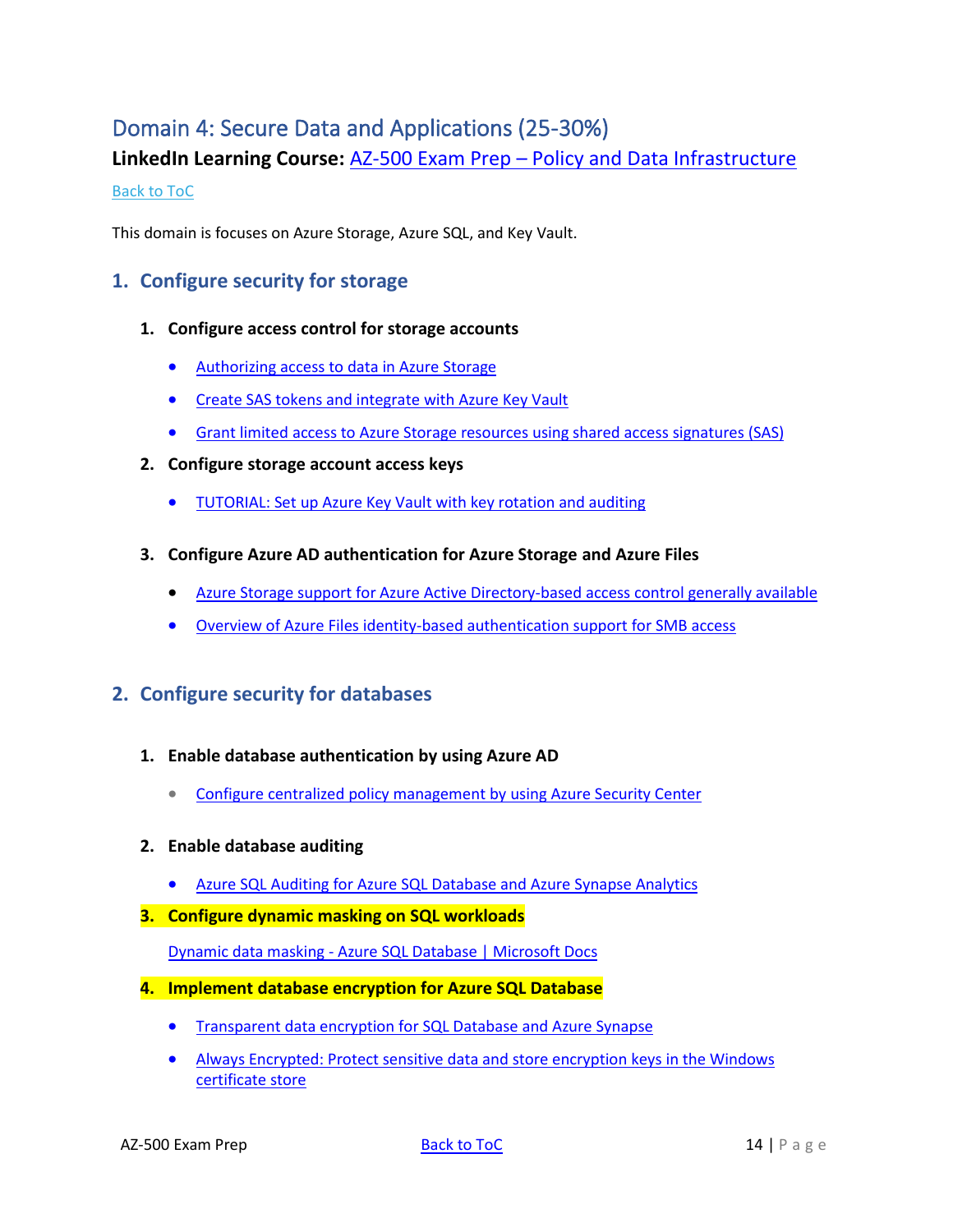- **5. Implement network isolation for data solutions, including Azure Synapse Analytics and Azure Cosmos DB**
	- Isolation in the Azure Public Cloud | [Microsoft](https://docs.microsoft.com/en-us/azure/security/fundamentals/isolation-choices#compute-isolation) Docs
	- [Frequently](https://docs.microsoft.com/en-us/azure/cosmos-db/synapse-link-frequently-asked-questions) asked questions about Azure Synapse Link for Azure Cosmos DB | Microsoft Docs
	- Configure private [endpoints](https://docs.microsoft.com/en-us/azure/cosmos-db/analytical-store-private-endpoints) for Azure Cosmos DB analytical store. | Microsoft Docs

### <span id="page-14-0"></span>**3. Configure and manage Key Vault**

- **1. Create and configure Key Vault**
	- [Quickstart](https://docs.microsoft.com/en-us/azure/key-vault/general/quick-create-portal) Create an Azure Key Vault with the Azure portal | Microsoft Docs
	- [Quickstart](https://docs.microsoft.com/en-us/azure/key-vault/general/quick-create-portal) Create an Azure Key Vault with the Azure portal | Microsoft Docs
- **2. Configure access to Azure Key Vault**
	- Provide Key Vault [authentication](https://docs.microsoft.com/en-us/azure/key-vault/key-vault-group-permissions-for-apps) with an access control policy
	- [Secure](https://docs.microsoft.com/en-us/azure/key-vault/key-vault-secure-your-key-vault#:~:text=) access to a key vault
	- Tutorial: Use a Windows VM [system-assigned](https://docs.microsoft.com/en-us/azure/active-directory/managed-identities-azure-resources/tutorial-windows-vm-access-nonaad) managed identity to access Azure Key Vault
	- Azure Key Vault [security](https://docs.microsoft.com/bs-latn-ba/azure/key-vault/overview-security#:~:text=)
	- ARM Template to create Azure Key Vault and Key
- **3. Manage secrets, certificates, and keys**
	- [Store and manage secrets by using Azure Key Vault -](https://docs.microsoft.com/en-us/learn/modules/protect-against-security-threats-azure/4-manage-secrets-key-vault?ns-enrollment-type=LearningPath&ns-enrollment-id=learn.security.manage-identity-and-access) Learn | Microsoft Docs
	- About keys [Azure Key Vault | Microsoft Docs](https://docs.microsoft.com/en-us/azure/key-vault/keys/about-keys)
	- Manage access and [permissions](https://dev.to/cheahengsoon/configure-and-manage-azure-key-vault-3foj) to secrets, certificates, and keys to Key Vault
	- Do you have an idea or a suggestion for Azure Key Vault based on your [experience?](https://feedback.azure.com/forums/906355-azure-key-vault/suggestions/32213176-per-secret-key-certificate-access-control)
	- Key and Secret [Management](https://www.rdocumentation.org/packages/AzureKeyVault/versions/1.0.3) in 'Azure'
	- Tutorial: Use a [managed](https://docs.microsoft.com/en-us/azure/key-vault/general/tutorial-net-create-vault-azure-web-app) identity to connect Key Vault to an Azure Web App with .NET
	- Get started with Key Vault [certificates](https://docs.microsoft.com/en-us/azure/key-vault/certificate-scenarios)
	- About keys, secrets, and [certificates](https://docs.microsoft.com/en-us/azure/key-vault/about-keys-secrets-and-certificates)
	- [Manage](https://docs.microsoft.com/en-us/azure-stack/user/azure-stack-key-vault-manage-portal?view=azs-1910#manage-keys-and-secrets) keys and secrets
- **4. Configure key rotation**
	- Set up Azure Key Vault with key rotation and [auditing](https://docs.microsoft.com/en-us/azure/key-vault/key-vault-key-rotation-log-monitoring)